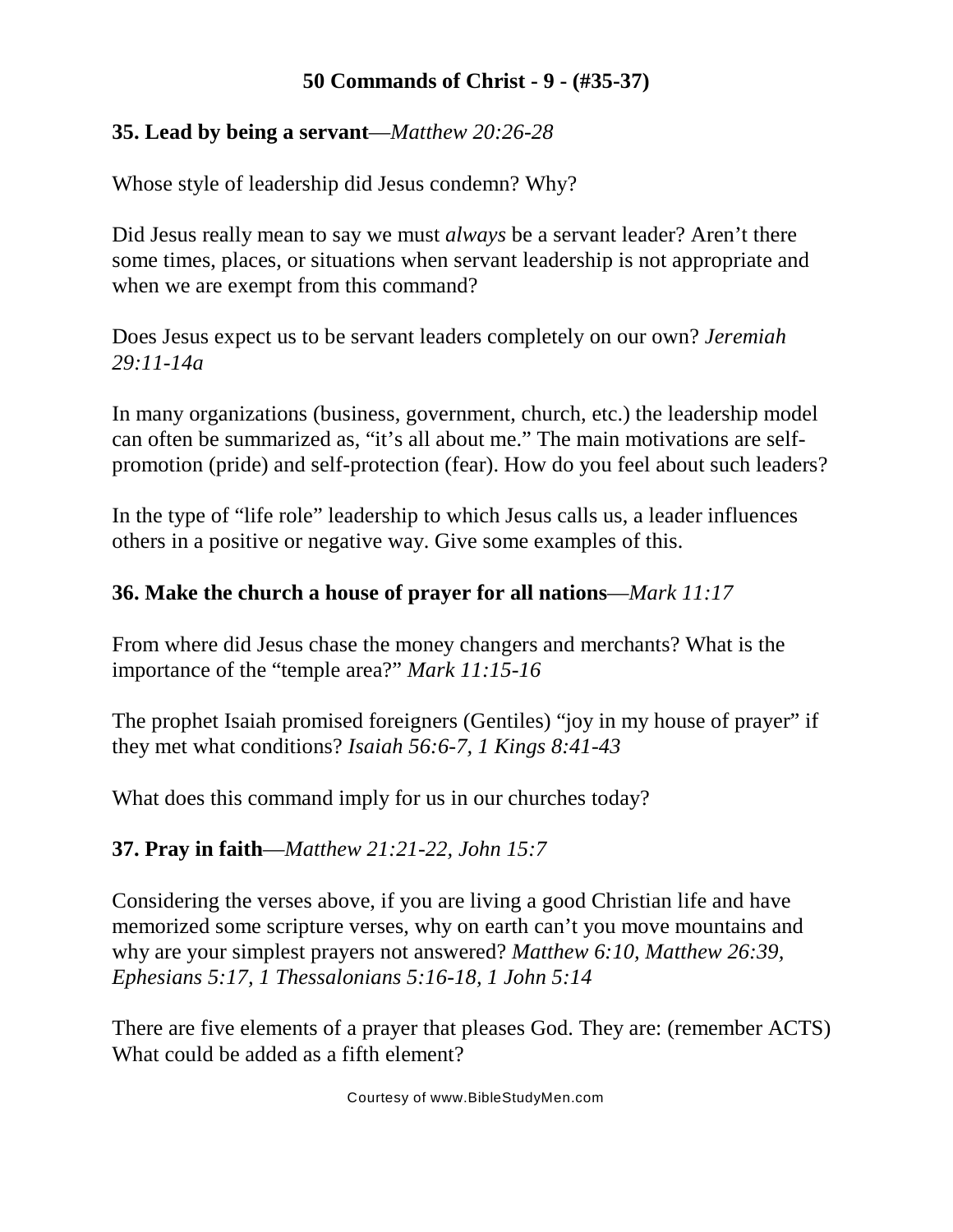## **50 Commands of Christ - 9 - (#35-37)**

#### **35. Lead by being a servant**

Matthew 20:26-28 -  $^{26}$  Not so with you. Instead, whoever wants to become great among you must be your servant,  $27$  and whoever wants to be first must be your slave— $^{28}$  just as the Son of Man did not come to be served, but to serve, and to give his life as a ransom for many.

Jeremiah 29:11-14a -  $11$  "For I know the plans I have for you," declares the Lord, "plans to prosper you and not to harm you, plans to give you hope and a future.  $12$  Then you will call upon me and come and pray to me, and I will listen to you.  $13$  You will seek me and find me when you seek me with all your heart.  $14$  I will be found by you," declares the Lord.

Examples of "life role" leadership (from the book, lead *Like Jesus* by Ken Blanchard and Phil Hodges)

- Mother with a child at any time of day
- Friend who risks alienation to confront a moral failure
- A corporate executive who rejects offers of inside information to gain a competitive edge
- A U.S. Navy SEAL commander who orders his troops into harm's way to succeed in their mission
- A husband and wife who seek mutual agreement on day-to-day finances
- A middle school teacher who excites curiosity in the minds of her students
- A rehabilitation nurse who patiently handles the anger of a stroke victim
- A missionary doctor who refuses to leave his patients to avoid capture by enemy forces
- A local pastor who avoids teaching on controversial issues for fear of rejection
- A high school coach who fails to confront rule violations by his star player
- An adult who provides advice and guidance on living arrangements to his aging parent

• A terminally ill patient who demonstrates grace, confidence, courage, and calm to anxious loved ones

• A local government official who takes an unpopular political stand based on principle

• A dictator who hoards millions of dollars while his citizens are starving

Two things are evident in this list. First, each of these people is a leader because he or she is affecting or influencing others, either in a positive or negative way. This list reveals that some leadership actions are very specific in nature (a dictator hoarding millions), and others are more general (a mother with a child);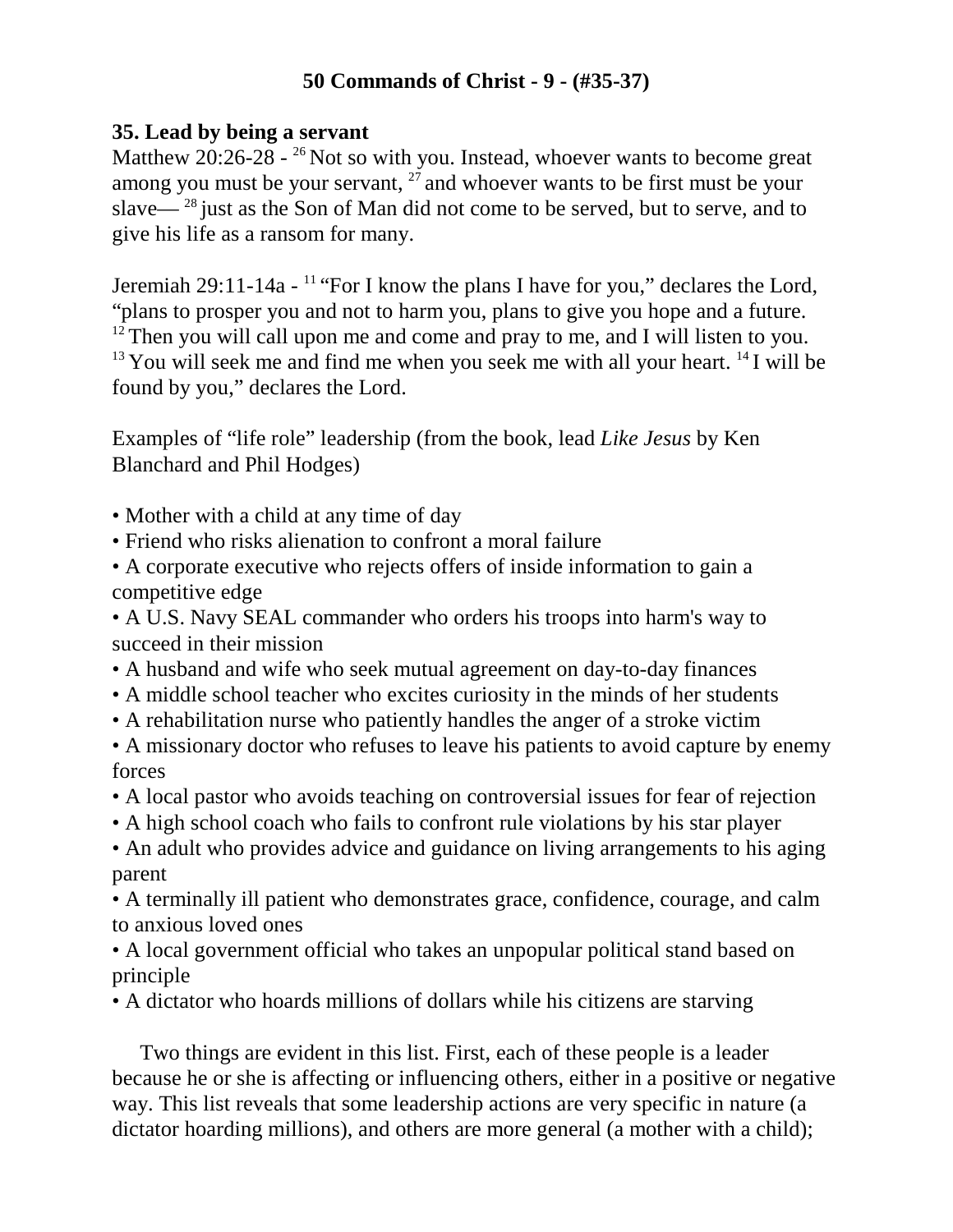some are overt (an official taking an unpopular stand), and some are covert (a pastor avoiding teaching on a controversial issue). The actions of a leader that create influence are not always obvious to those being led. We also influence people who may not choose to follow, such as the executive who refused insider information.

Second, these leaders are involved in making a personal choice about how and to what end they will use their influence. It is the same choice we are all called to make when we exert influence on people: do we seek to serve or to be served? If your driving motivations are self-promotion and self-protection, you will use your influence with others to fulfill these needs. If your actions are driven by service and dedication to a cause or a relationship, then you will model and encourage these values in others.

#### **36. Make the church a house of prayer**—*Mark 11:17*

Mark 11:17 - And as he taught them, he said, "Is it not written: 'My house will be called a house of prayer for all nations'? But you have made it 'a den of robbers.' "

Mark 11:15-16 - <sup>15</sup> On reaching Jerusalem, Jesus entered the temple area and began driving out those who were buying and selling there. He overturned the tables of the money changers and the benches of those selling doves,  $16$  and would not allow anyone to carry merchandise through the temple courts.

The "temple area" is also known as the court of the Gentiles, and was the only part of the temple where the Jews allowed the Gentiles to worship God and gather in prayer. "Buying and selling" refers to the sale of animals and birds required for temple sacrifices and purification. Mark also notes that the temple courts were being used as a shortcut between the Jerusalem city market and Mount of Olives to the east.

Isaiah  $56:6-7$  -  $6$  And foreigners who bind themselves to the LORD

to serve him,

to love the name of the LORD,

and to worship him,

all who keep the Sabbath without desecrating it

and who hold fast to my covenant-

<sup>7</sup> these I will bring to my holy mountain and give them joy in my house of prayer. Their burnt offerings and sacrifices will be accepted on my altar; for my house will be called a house of prayer for all nations."

In 1 Kings 8:41-43, Solomon included this as part of his prayer dedicating the new temple:  $41$  "As for the foreigner who does not belong to your people Israel but has come from a distant land because of your name— $42$  for men will hear of your great